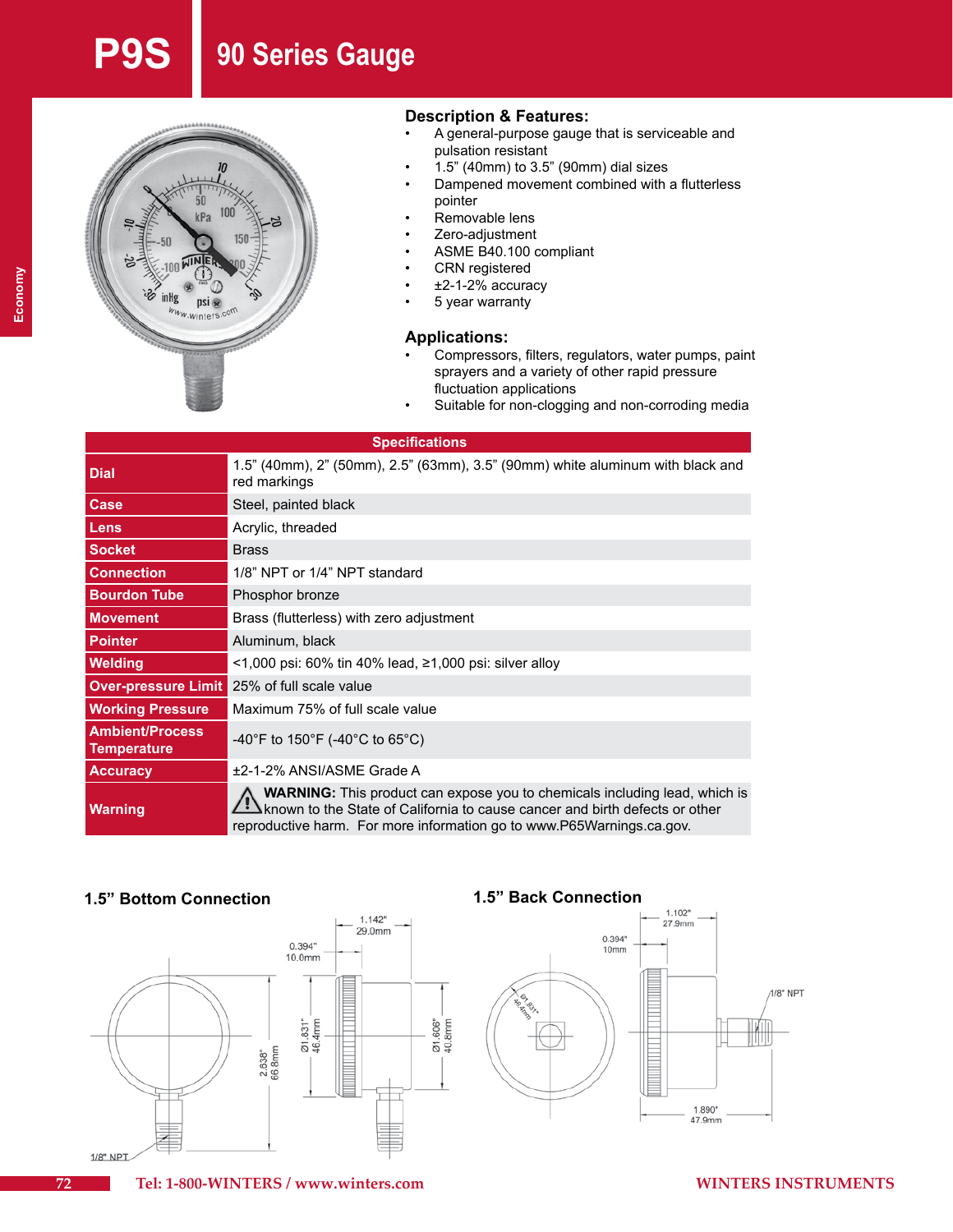**90 Series Gauge P9S** 

# **Order Codes (products in bold are normally stock in North America)**

| Dial Size         | 1.5"<br>(40mm) |              | (50mm)<br>2"  |              |               |              | (63mm)<br>2.5" |                          | 3.5"<br>(90mm) |              |
|-------------------|----------------|--------------|---------------|--------------|---------------|--------------|----------------|--------------------------|----------------|--------------|
| <b>Connection</b> | 1/8"           | $1/8$ " Back | 1/8"          | $1/8$ " Back | 1/4"          | $1/4$ " Back | 1/4"           | $1/4$ " Back             | 1/4"           | $1/4$ " Back |
|                   | <b>Bottom</b>  | (CB)         | <b>Bottom</b> | (CB)         | <b>Bottom</b> | (CB)         | <b>Bottom</b>  | (CB)                     | <b>Bottom</b>  | (CB)         |
| 30" Hg Vac/kPa    | P9S901297      | P9S901397    | P9S90195      | P9S901424    | P9S90135      | P9S901428    | P9S90210       | P9S901431                | P9S90220       | P9S901455    |
| 30"/0/15 psi/kPa  |                |              |               |              |               |              | P9S90152       |                          |                |              |
| 30"/0/30 psi/kPa  |                |              |               |              |               |              | P9S90153       |                          |                |              |
| 30"/0/60 psi/kPa  |                |              |               |              |               |              | P9S90154       | $\overline{\phantom{0}}$ |                |              |
| 30"/0/100 psi/kPa |                |              |               |              |               |              | P9S90155       |                          |                |              |
| 0/15 psi/kPa      | P9S901299      | P9S901399    | P9S90196      | P9S901425    | P9S90136      | P9S901429    | P9S90211       | P9S901436                | P9S90229       | P9S901464    |
| 0/30 psi/kPa      | P9S901300      | P9S901400    | P9S90206      | P9S901402    | P9S90199      | P9S901403    | P9S90212       | P9S901437                | P9S90221       | P9S901456    |
| 0/60 psi/kPa      | P9S901301      | P9S901401    | P9S90207      | P9S901404    | P9S90201      | P9S901405    | P9S90213       | P9S901438                | P9S90222       | P9S901457    |
| 0/100 psi/kPa     | P9S901320      | P9S901420    | P9S90208      | P9S901406    | P9S90202      | P9S901407    | P9S90214       | P9S901439                | P9S90223       | P9S901458    |
| 0/160 psi/kPa     | P9S901321      | P9S901421    | P9S90197      | P9S901408    | P9S90203      | P9S901409    | P9S90215       | P9S901440                | P9S90224       | P9S901459    |
| 0/200 psi/kPa     | P9S901322      | P9S901422    | P9S90209      | P9S901426    | P9S90204      | P9S901410    | P9S90216       | P9S901441                | P9S90225       | P9S901460    |
| 0/300 psi/kPa     | P9S901323      | P9S901423    | P9S90198      | P9S901427    | P9S90205      | P9S901411    | P9S90217       | P9S901442                | P9S90226       | P9S901461    |
| 0/400 psi/kPa     | P9S901324      | P9S901443    | P9S901449     | P9S901445    | P9S901451     | P9S901447    | P9S90219       | P9S901453                | P9S90227       | P9S901462    |
| 0/600 psi/kPa     | P9S901325      | P9S901444    | P9S901450     | P9S901446    | P9S901452     | P9S901448    | P9S90218       | P9S901454                | P9S90228       | P9S901463    |

Other ranges and connection sizes available upon request. For scale change, refer to How to Order Guide for scale codes.